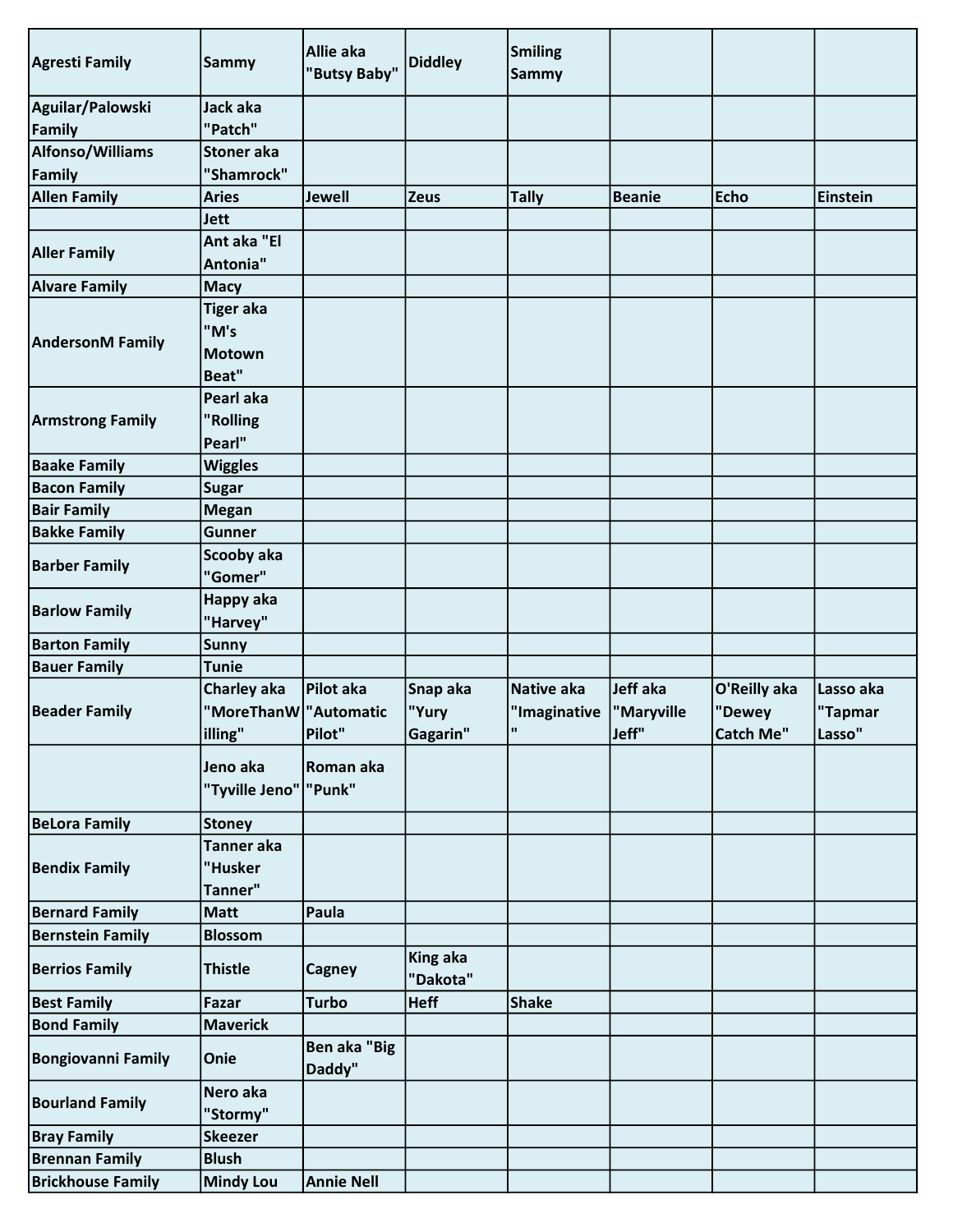| <b>Briggs Family</b>               | <b>Brutus aka</b><br><b>Blageur"</b>  | <b>Devin</b>                     | Margo aka<br>"KL's Margo"                         | <b>Ziggy</b>                    |                               |                    |                                     |
|------------------------------------|---------------------------------------|----------------------------------|---------------------------------------------------|---------------------------------|-------------------------------|--------------------|-------------------------------------|
| <b>BrownCD Family</b>              | <b>Rolla</b>                          |                                  |                                                   |                                 |                               |                    |                                     |
| <b>BrownTC Family</b>              | <b>Bentley</b>                        |                                  |                                                   |                                 |                               |                    |                                     |
| <b>BrownJC Family</b>              | <b>Bear aka "Big</b><br>Bear"         |                                  |                                                   |                                 |                               |                    |                                     |
| <b>Browne Family</b>               | Penn aka<br>"Ses Epic<br>Penn"        |                                  |                                                   |                                 |                               |                    |                                     |
| <b>Buckbee Family</b>              | Ratio                                 |                                  |                                                   |                                 |                               |                    |                                     |
| <b>Buckingham/Griner</b><br>Family | <b>Mirror</b>                         | <b>Chase</b>                     | Roxy                                              | Cooper                          | <b>Ruby</b>                   | <b>Dulce Mouse</b> | <b>Barry the</b><br><b>Bachelor</b> |
|                                    | <b>Bubbles</b>                        | <b>Dash</b>                      | <b>Manny</b>                                      | Penny                           |                               |                    |                                     |
| <b>Bucklew Family</b>              | <b>Jake</b>                           | <b>Conch</b>                     |                                                   |                                 |                               |                    |                                     |
| <b>Bukowski Family</b>             | Casey                                 | Levi                             | Freddy                                            | Cary                            |                               |                    |                                     |
| <b>Burton Family</b>               | <b>Dakota</b>                         |                                  |                                                   |                                 |                               |                    |                                     |
| <b>Bushnell-Kidd Family</b>        | Kori                                  |                                  |                                                   |                                 |                               |                    |                                     |
| <b>Cafardi Family</b>              | <b>Irene</b>                          | <b>Sparkle</b>                   |                                                   |                                 |                               |                    |                                     |
| <b>Cahill Family</b>               | Spitfire aka<br>"Leda's<br>Spitfire"  |                                  |                                                   |                                 |                               |                    |                                     |
| <b>Campbell Family</b>             | <b>Mandy</b>                          | Goldie                           |                                                   |                                 |                               |                    |                                     |
| <b>Cantore Family</b>              | <b>Sasha</b>                          |                                  |                                                   |                                 |                               |                    |                                     |
| <b>Capitam Family</b>              | Shy                                   |                                  |                                                   |                                 |                               |                    |                                     |
| <b>Carr Family</b>                 | Phoenix aka<br>"Ace"                  | Rex                              |                                                   |                                 |                               |                    |                                     |
| <b>Carvale Family</b>              | Lady                                  | <b>Bow</b>                       |                                                   |                                 |                               |                    |                                     |
| <b>Castricone Family</b>           | <b>Mahoney</b>                        | <b>Blackie</b>                   | Ryan                                              |                                 |                               |                    |                                     |
| <b>Celoria Family</b>              | <b>Nola</b>                           |                                  |                                                   |                                 |                               |                    |                                     |
| <b>Cheever Family</b>              | <b>Harry</b>                          | Cecil aka<br>"Mesa Gold<br>Mine" |                                                   |                                 |                               |                    |                                     |
| <b>Childs/Anhorn Family</b>        | <b>Bingo</b>                          | <b>Digger</b>                    | <b>Junior</b>                                     |                                 |                               |                    |                                     |
| <b>Clark Family</b>                | <b>Bruiser aka</b><br>"Zippy"         | Mattie aka<br>"Hear No<br>Evil"  |                                                   |                                 |                               |                    |                                     |
| <b>Clark LM Family</b>             | Donnie aka<br>"Dog Days<br>Afternoon" | Adam aka<br>"Bravo<br>Adam"      | <b>Brandy aka</b><br>"Go Beach<br><b>Boys Go"</b> | Viera aka<br>"Mustang<br>Viera" | Jade aka<br>"Star<br>Glimmer" |                    |                                     |
| <b>Cochran Family</b>              | Whisper aka<br>"Jack's<br>Whisper"    |                                  |                                                   |                                 |                               |                    |                                     |
| <b>Connell Family</b>              | <b>Skipper</b>                        | Fitz                             |                                                   |                                 |                               |                    |                                     |
| <b>Conway Family</b>               | Jet aka<br>"Commanche<br>$\mathbf{u}$ |                                  |                                                   |                                 |                               |                    |                                     |
| <b>Cooper Family</b>               | <b>Curly</b>                          |                                  |                                                   |                                 |                               |                    |                                     |
| <b>Corbin Family</b>               | <b>Teddy aka</b><br>"Ted E Bear"      |                                  |                                                   |                                 |                               |                    |                                     |
| <b>Crandall Family</b>             | <b>Ouzo</b>                           | <b>Nebu</b>                      |                                                   |                                 |                               |                    |                                     |
| <b>Crawford Family</b>             | <b>Aztec</b>                          | <b>Napster</b>                   | <b>Map</b>                                        |                                 |                               |                    |                                     |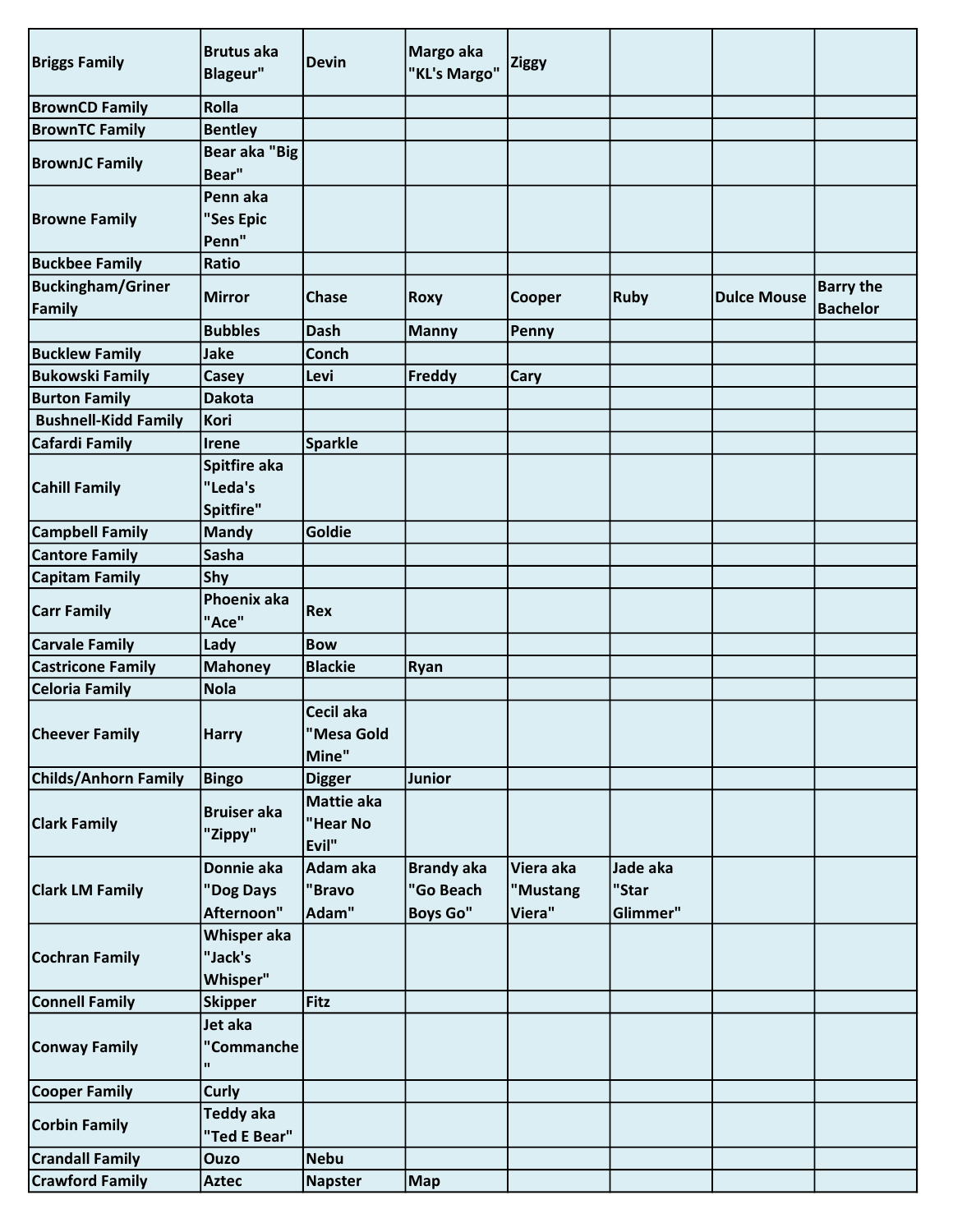| <b>Cross Family</b>          | Ike                                 | <b>Ritter</b>                  |                             |               |               |  |
|------------------------------|-------------------------------------|--------------------------------|-----------------------------|---------------|---------------|--|
| <b>Cummings Family</b>       | <b>Miss Gabby</b>                   | Goodie                         |                             |               |               |  |
| <b>Curtiss Family</b>        | <b>Bird</b>                         |                                |                             |               |               |  |
| <b>Dadisman Family</b>       | <b>Bambi</b>                        |                                |                             |               |               |  |
| <b>Darr Family</b>           | <b>Bambi</b>                        |                                |                             |               |               |  |
| <b>Davis Family</b>          | <b>Nirvana</b>                      |                                |                             |               |               |  |
|                              | <b>Fred aka</b>                     |                                |                             |               |               |  |
| <b>Dayley Family</b>         | "Rosey                              | Penske                         |                             |               |               |  |
|                              | Rookie"                             |                                |                             |               |               |  |
|                              | Andy aka                            |                                |                             |               |               |  |
| <b>Deehan Family</b>         | "Dreamer"                           |                                |                             |               |               |  |
|                              | Nelson aka                          |                                |                             |               |               |  |
| <b>DeGraaf/Turner Family</b> | "Husker                             |                                |                             |               |               |  |
|                              | Nelson"                             |                                |                             |               |               |  |
| <b>Dejon Family</b>          | <b>Ellie</b>                        |                                |                             |               |               |  |
| <b>Dellaretta Family</b>     | <b>Cici</b>                         |                                |                             |               |               |  |
| <b>DePiero Family</b>        | Rodney                              |                                |                             |               |               |  |
| <b>Derf Family</b>           | Genie                               | Anna Banana                    | <b>Eddie aka</b><br>"Viper" | <b>Casino</b> | <b>Shelly</b> |  |
| <b>Derr Family</b>           | <b>Sadie</b>                        |                                |                             |               |               |  |
| Dickson/Nadeau               | Lester aka                          |                                |                             |               |               |  |
| Family                       | "Diella"                            |                                |                             |               |               |  |
|                              | See-Caka                            |                                |                             |               |               |  |
| <b>Ditto Family</b>          | "Cinnamon/                          |                                |                             |               |               |  |
|                              | SeeYa"                              |                                |                             |               |               |  |
| <b>Dorsey Family</b>         | <b>Carly</b>                        | <b>Bam Bam aka</b><br>"Batman" |                             |               |               |  |
|                              |                                     |                                |                             |               |               |  |
| <b>Driggers Family</b>       | Pharaoh                             | Wanda                          |                             |               |               |  |
| <b>Drum Family</b>           | <b>Poppy</b>                        |                                |                             |               |               |  |
| <b>Duchene Family</b>        | <b>Nacho</b>                        |                                |                             |               |               |  |
| <b>Durr Family</b>           | Phog                                |                                |                             |               |               |  |
| <b>Eanes Family</b>          | <b>Beamer</b>                       |                                |                             |               |               |  |
|                              | Cliff aka                           |                                |                             |               |               |  |
| <b>Eighmy Family</b>         | "WW Kiowa                           |                                |                             |               |               |  |
|                              | Cliff"                              |                                |                             |               |               |  |
| <b>Eisenhower Family</b>     | Lexy                                | <b>Heffy</b>                   | PJ                          |               |               |  |
| <b>Elphick Family</b>        | <b>Mikel</b>                        |                                |                             |               |               |  |
| <b>Ervin Family</b>          | Grady                               |                                |                             |               |               |  |
| <b>Farber Family</b>         | <b>Alex</b>                         |                                |                             |               |               |  |
| <b>Farst Family</b>          | Bo                                  |                                |                             |               |               |  |
| <b>Fasano Family</b>         | <b>Tuff</b>                         | <b>Brock</b>                   | Joey                        |               |               |  |
|                              | <b>Tiny aka</b>                     | Gimmie aka                     | Charlie aka                 |               |               |  |
| <b>Favero Family</b>         | "Final                              | "Kaias                         | "Ninos Flyer"               |               |               |  |
|                              | Destiny"                            | <b>Gimme Five"</b>             |                             |               |               |  |
| <b>Feightner Family</b>      | Mo                                  |                                |                             |               |               |  |
| <b>Feiler Family</b>         | G-Man                               | Ace                            |                             |               |               |  |
| <b>Ferraio Family</b>        | Zoe aka "Bk's<br><b>Becky Lutt"</b> |                                |                             |               |               |  |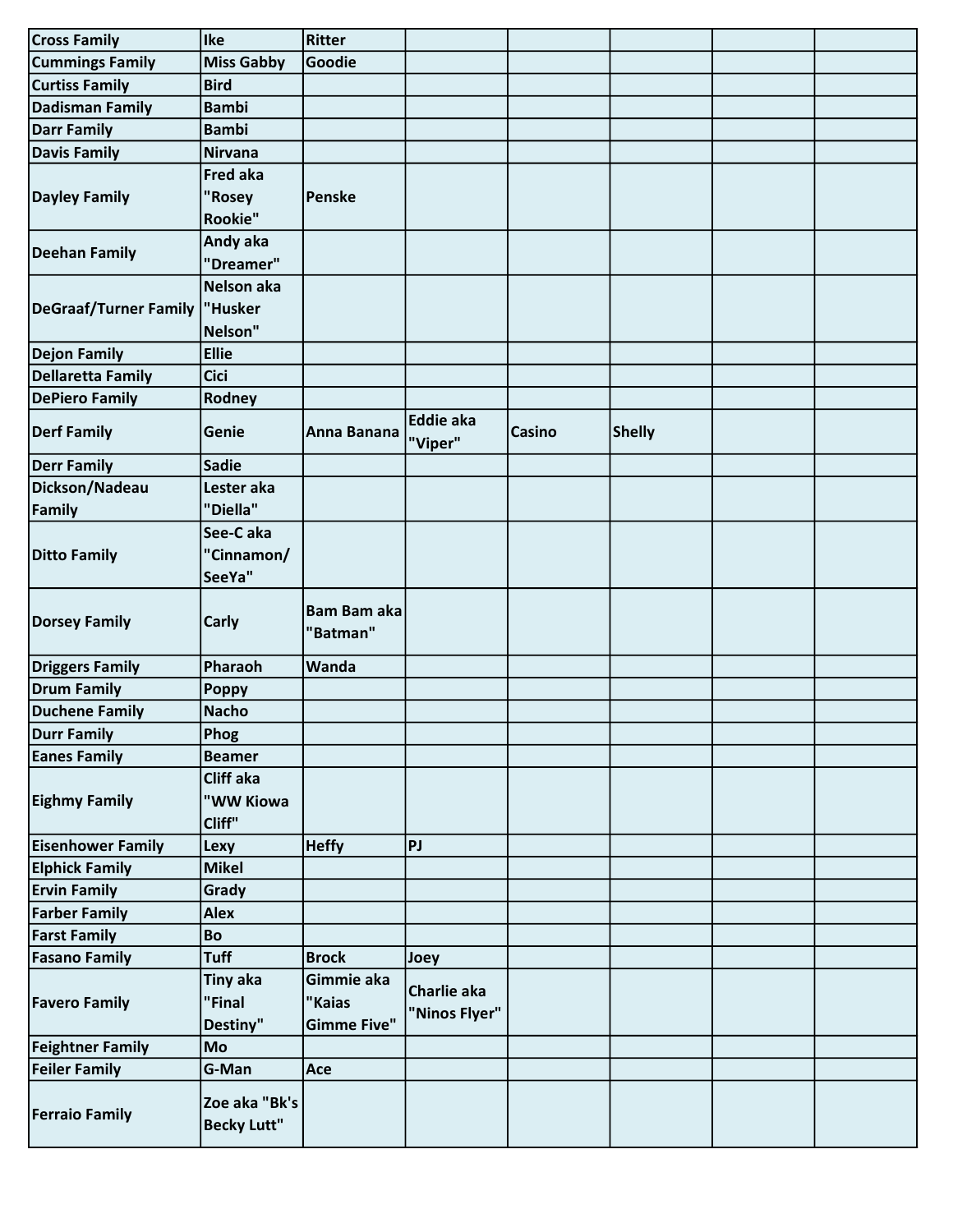|                           | Lola aka "RL       | <b>Starling aka</b> |               |                   |                |                 |               |
|---------------------------|--------------------|---------------------|---------------|-------------------|----------------|-----------------|---------------|
| <b>Figueredo Family</b>   |                    | "Kaias              |               |                   |                |                 |               |
|                           | <b>Blazy Bell"</b> | Starling"           |               |                   |                |                 |               |
| <b>Finefrock Family</b>   | <b>Jackson</b>     |                     |               |                   |                |                 |               |
| <b>Fisher Family</b>      | Cowboy             | <b>Bogie</b>        |               |                   |                |                 |               |
| <b>Fitzgerald Family</b>  | Bo                 |                     |               |                   |                |                 |               |
|                           | Oil aka            | Champ aka           |               |                   |                |                 |               |
| <b>Flieder Family</b>     | "Burnin            | "Honor"             |               |                   |                |                 |               |
|                           | Midnite Oil"       |                     |               |                   |                |                 |               |
| <b>Flynn Family</b>       | <b>Saulty</b>      |                     |               |                   |                |                 |               |
| <b>Fowler Family</b>      | <b>Patriot</b>     |                     |               |                   |                |                 |               |
| <b>Frankel Family</b>     | <b>Poppy</b>       | <b>Zeus</b>         |               |                   |                |                 |               |
| <b>Friedman Family</b>    | Levi               | Emma                |               |                   |                |                 |               |
| <b>Fullam Family</b>      | Pogo               |                     |               |                   |                |                 |               |
|                           | Zoe aka            | Moose aka           |               |                   |                |                 |               |
| <b>Galantis Family</b>    | "Dagwood"          | "M's Bruce"         | <b>Cleo</b>   |                   |                |                 |               |
|                           | Power aka          |                     |               |                   |                |                 |               |
| <b>Gallo Family</b>       | "Power             |                     |               |                   |                |                 |               |
|                           | Paint"             |                     |               |                   |                |                 |               |
| <b>Gauron Family</b>      | <b>Preston</b>     | Sage                | Lucky         | Theo              |                |                 |               |
|                           |                    | Palmer aka          |               |                   |                |                 |               |
| <b>George Family</b>      | <b>Zip</b>         | "Who Do We          |               |                   |                |                 |               |
|                           |                    | Pay"                |               |                   |                |                 |               |
| <b>Gibson Family</b>      | <b>Annie</b>       |                     |               |                   |                |                 |               |
| <b>Gladysz Family</b>     | <b>Sassy</b>       |                     |               |                   |                |                 |               |
|                           |                    |                     |               |                   |                |                 |               |
| <b>Glynn Family</b>       | Engine aka         |                     |               |                   |                |                 |               |
|                           | "Fire Engine"      |                     |               |                   |                |                 |               |
| Godin/Leto Family         | <b>Snickers</b>    |                     |               |                   |                |                 |               |
| Goldstein/Chrystal        | Count aka          |                     |               |                   |                |                 |               |
|                           | "Lostlands         | Rachel              |               |                   |                |                 |               |
| Family                    | Count"             |                     |               |                   |                |                 |               |
| <b>GPA Family</b>         | <b>Berry</b>       | <b>Misty</b>        | <b>Conner</b> | <b>Curtis</b>     | Sequoyah       | Joe             | Gator         |
|                           | <b>Draw</b>        | Spunky              | <b>Sam</b>    | Conan             | Fresh          | Lytham          | <b>Gipson</b> |
|                           | <b>Henry</b>       | Hunter              | <b>Cramer</b> | <b>Rizzo</b>      | <b>Eclipse</b> | <b>Steer</b>    | Champ         |
|                           | Abby               | Omni                |               |                   |                |                 |               |
|                           | Emma aka           |                     |               |                   |                |                 |               |
| <b>Grable Family</b>      | "Butter            |                     |               |                   |                |                 |               |
|                           | Gypsy"             |                     |               |                   |                |                 |               |
| <b>Grat Family</b>        | Fox                | <b>Clay</b>         |               |                   |                |                 |               |
| <b>Greisheimer Family</b> | Caddy              |                     |               |                   |                |                 |               |
| <b>Griffo Family</b>      | <b>Missy</b>       |                     |               |                   |                |                 |               |
|                           | Irlie aka          | Frosty aka          | Skyler aka    | <b>Magic Mary</b> |                |                 |               |
| <b>Grilli Family</b>      | "Bubbles           | "Whistlers          | "Miles        | aka "Mary         | <b>Rusty</b>   | <b>Ruthie</b>   |               |
|                           | <b>Troubles"</b>   | Frost"              | Higher"       | Brown"            |                |                 |               |
|                           | Ziggy aka          | <b>Beast aka</b>    |               |                   |                |                 |               |
| <b>Guida Family</b>       | "Ziggy             | "Running            |               |                   |                |                 |               |
|                           | Zigster"           | Beast"              |               |                   |                |                 |               |
| <b>Haag Family</b>        | Lance              |                     |               |                   |                |                 |               |
|                           | Gypsy aka          | <b>Al Michael</b>   |               |                   |                |                 |               |
| <b>Haas Family</b>        | "Gaire"            | Paul aka            | Jake          | <b>Cookie</b>     | <b>Stacy</b>   | <b>Knuckles</b> | Amber         |
|                           |                    | "Paulie"            |               |                   |                |                 |               |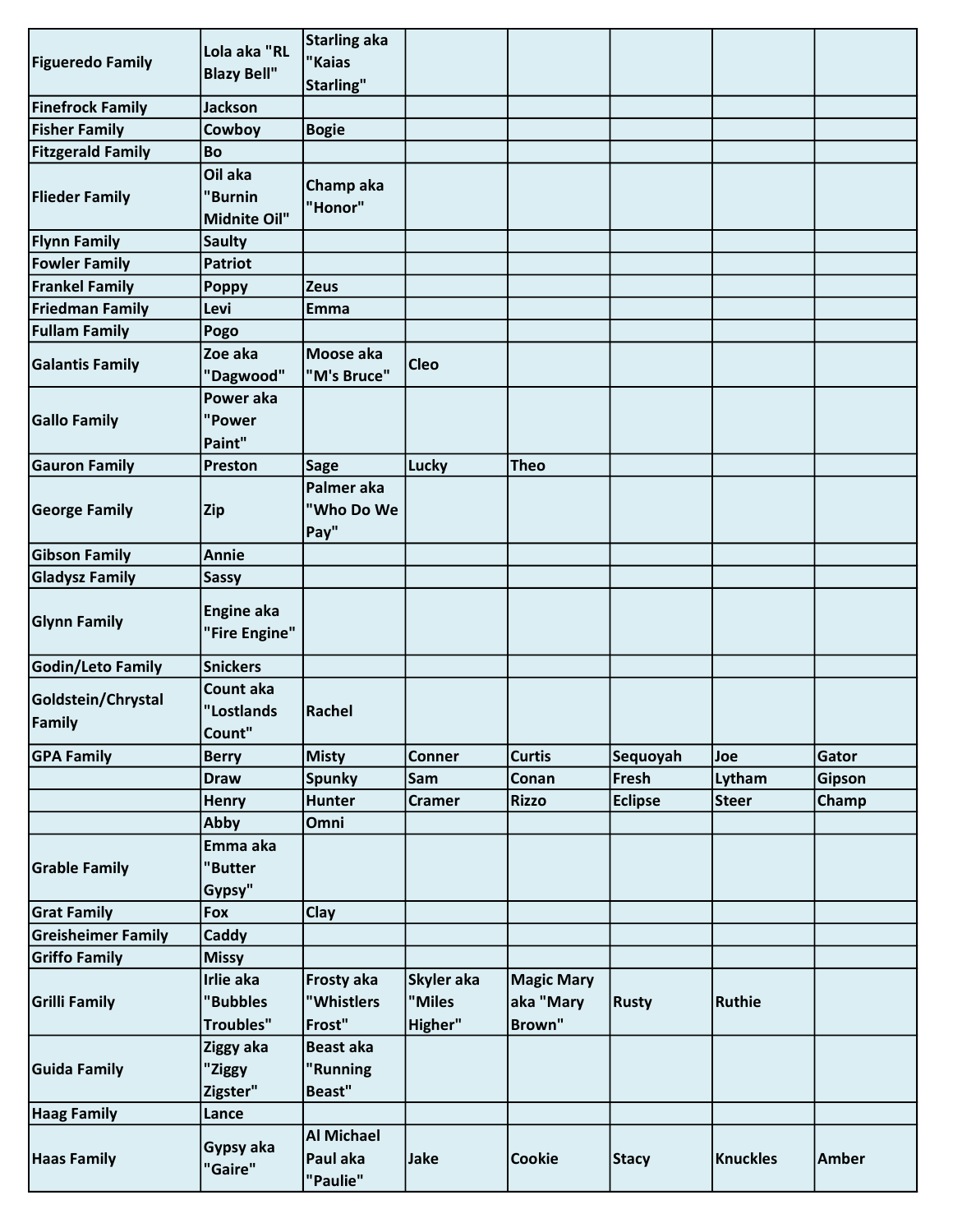| <b>Hartzell Family</b>  | <b>Becker</b>                           |                                    |                                 |                |                |                               |             |
|-------------------------|-----------------------------------------|------------------------------------|---------------------------------|----------------|----------------|-------------------------------|-------------|
| <b>Hasenauer Family</b> | Finny aka<br>"Infinitive"               | Law aka<br>"Grey's<br>Lawbreaker"  | Husker aka<br>"Magic<br>Husker" |                |                |                               |             |
| <b>Hastings Family</b>  | Flo aka "WW<br><b>Kiowa</b><br>Flojohn" | <b>Princess Sam Puffy</b>          |                                 | <b>Tiger</b>   |                |                               |             |
| <b>Haettich Family</b>  | <b>Cameo</b>                            |                                    |                                 |                |                |                               |             |
| <b>Haun Family</b>      | <b>Bear</b>                             | Karma                              | <b>Destiny</b>                  |                |                |                               |             |
| <b>Haverland Family</b> | Jam aka "Jam<br>Zone"                   | Ossie aka "PJ<br>Code<br>Oswald"   | Ogie                            |                |                |                               |             |
| <b>Heichman Family</b>  | <b>Buddy aka</b><br>"Bubba"             | <b>Victor</b>                      |                                 |                |                |                               |             |
| <b>Heil Family</b>      | <b>Toby</b>                             |                                    |                                 |                |                |                               |             |
| <b>Heller Family</b>    | Casey aka<br>"Roar Casen"               |                                    |                                 |                |                |                               |             |
| <b>Hendess Family</b>   | <b>Dingo</b>                            | Joey                               | Lola                            | <b>Big Al</b>  | Me-Beep        | <b>Merlot</b>                 | Dori Anna   |
|                         | <b>Reddi</b>                            | <b>Rocky</b>                       | <b>Brassy</b>                   | Thor           | <b>Wheezie</b> | <b>Hermes</b><br><b>Moses</b> | <b>Izzy</b> |
|                         | <b>Bugzy</b>                            | <b>Hot Rod aka</b><br>"High Flyer" | <b>Presto</b>                   | Keefer         | Sonny          |                               |             |
| <b>Hess Family</b>      | <b>Mr Ashley</b>                        | King                               | George aka<br>"Berks Bo"        | <b>Blavish</b> | Odie           | Cougar                        | Gamble      |
|                         | Plane                                   | Randy                              | <b>Doolin</b>                   | <b>Moss</b>    | <b>Drake</b>   |                               |             |
| <b>Hoch Family</b>      | <b>Sammy</b>                            | <b>Sunny</b>                       | <b>Celtic</b>                   | <b>Harley</b>  |                |                               |             |
| <b>Hockett Family</b>   | <b>Maxie</b>                            |                                    |                                 |                |                |                               |             |
| <b>Hogan Family</b>     | Ziggy aka<br>"Edgar"                    |                                    |                                 |                |                |                               |             |
| <b>Horn Family</b>      | <b>Superior</b>                         | <b>Tahoe</b>                       |                                 |                |                |                               |             |
| <b>Huber Family</b>     | Vijay aka<br>"Kaias Vijay"              |                                    |                                 |                |                |                               |             |
| <b>Hunt Family</b>      | Annie aka<br>"Kaias Sweet<br>Annie"     |                                    |                                 |                |                |                               |             |
| <b>Huys Family</b>      | Amma aka<br>"Nervous<br>Waters"         |                                    |                                 |                |                |                               |             |
| <b>Hyink Family</b>     | <b>Huxley</b>                           |                                    |                                 |                |                |                               |             |
| Incorvaia Family        | <b>Flying</b><br><b>Swindler</b>        |                                    |                                 |                |                |                               |             |
| <b>Isco Family</b>      | Tad                                     |                                    |                                 |                |                |                               |             |
| Isdell/Web Family       | Will aka<br>"George<br>William"         |                                    |                                 |                |                |                               |             |
| James Family            | Garth aka<br>"Goat Milk"                |                                    |                                 |                |                |                               |             |
| James Family            | <b>Barney</b>                           |                                    |                                 |                |                |                               |             |
| Janczewski Family       | <b>Cinderella</b><br>aka                |                                    |                                 |                |                |                               |             |
|                         | "Capuche"                               |                                    |                                 |                |                |                               |             |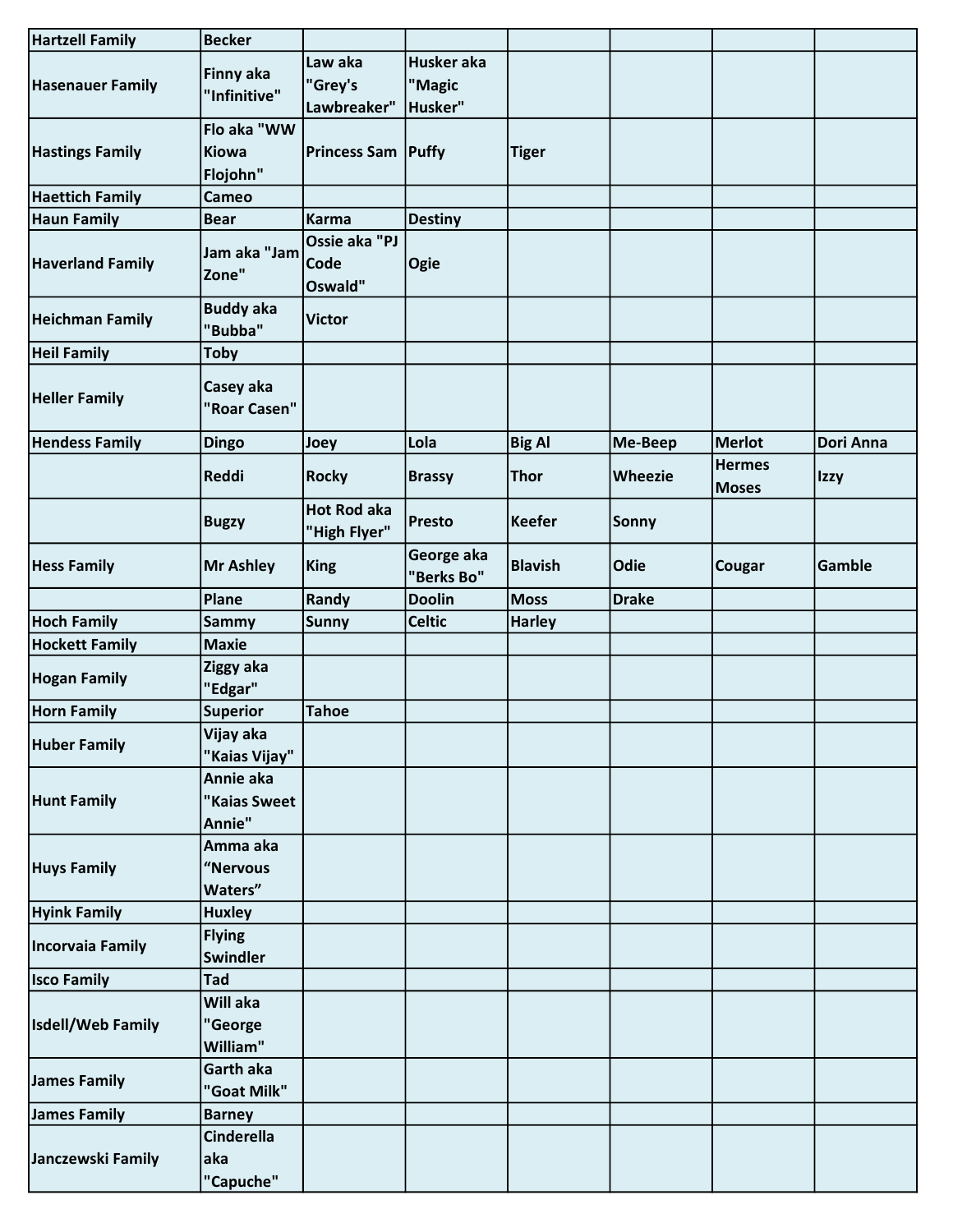|                        | Slider aka             |                  |                |                 |             |         |  |
|------------------------|------------------------|------------------|----------------|-----------------|-------------|---------|--|
| Jensen Family          | "Sizzlin'              | <b>Christmas</b> |                |                 |             |         |  |
|                        | Slider"                |                  |                |                 |             |         |  |
|                        | <b>Tiger aka</b>       |                  |                |                 |             |         |  |
| Jewett Family          | "Seconds               | Nathan           |                |                 |             |         |  |
|                        | Flat"                  |                  |                |                 |             |         |  |
| JohnsonE Family        | Lambo                  | <b>Trooper</b>   |                |                 |             |         |  |
| JohnsonT Family        | <b>Silver</b>          |                  |                |                 |             |         |  |
|                        |                        |                  |                |                 |             |         |  |
|                        | Lady aka<br>"Lostlands |                  |                |                 |             |         |  |
| JohnsonM Family        |                        |                  |                |                 |             |         |  |
|                        | Lady"                  |                  |                |                 |             |         |  |
| JohnsonR Family        | <b>Bossman</b>         |                  |                |                 |             |         |  |
|                        | Chance ka              |                  |                |                 |             |         |  |
| Jolliffe Family        | "FM's                  |                  |                |                 |             |         |  |
|                        | Spanky"                |                  |                |                 |             |         |  |
| JonesMT Family         | Yakima                 |                  |                |                 |             |         |  |
| JonesR Family          | Roman                  |                  |                |                 |             |         |  |
| <b>Kalahar Family</b>  | Finn                   |                  |                |                 |             |         |  |
| <b>Kanuck Family</b>   | <b>Kelly</b>           |                  |                |                 |             |         |  |
|                        | Hugger aka             | Dallas aka       |                |                 |             |         |  |
| <b>Karsten Family</b>  | "TreeHugger"           | "Kaias           | <b>Max</b>     | <b>Simone</b>   |             |         |  |
|                        |                        | Tempest"         |                |                 |             |         |  |
| <b>Kelly Family</b>    | <b>Underdog</b>        |                  |                |                 |             |         |  |
|                        | Courage aka            |                  |                |                 |             |         |  |
| <b>Kelsey Family</b>   | "Husker                |                  |                |                 |             |         |  |
|                        | Meny"                  |                  |                |                 |             |         |  |
| <b>Kenney Family</b>   | Aiden                  |                  |                |                 |             |         |  |
|                        | Newark aka             |                  |                |                 |             |         |  |
| <b>Kenville Family</b> | "Flying                |                  |                |                 |             |         |  |
|                        | Newark"                |                  |                |                 |             |         |  |
| <b>Keri Family</b>     | <b>Stone</b>           |                  |                |                 |             |         |  |
| <b>Kerley Family</b>   | Falcon                 |                  |                |                 |             |         |  |
|                        | Mariah aka             |                  |                |                 |             |         |  |
| <b>Kieffer Family</b>  | "Sheza Mary            |                  |                |                 |             |         |  |
|                        | Run"                   |                  |                |                 |             |         |  |
| <b>King Family</b>     | <b>Corky</b>           | <b>Rugged</b>    |                |                 |             |         |  |
| <b>Klapper Family</b>  | <b>Focus</b>           | <b>Buddy</b>     | <b>Scooter</b> | Plum            | <b>Inez</b> |         |  |
| Knight/Rickenbacher    |                        |                  |                |                 |             |         |  |
| Family                 | <b>Rocky</b>           | Kane             | <b>Blackie</b> |                 |             |         |  |
|                        | <b>Randy aka</b>       |                  |                |                 |             |         |  |
| <b>Kolofsky Family</b> | "Ransom"               |                  |                |                 |             |         |  |
|                        |                        |                  |                | Lucy aka        |             |         |  |
| <b>Koppin Family</b>   | <b>Marcy</b>           | Paloma           | Cindy          | "Aeros          |             |         |  |
|                        |                        |                  |                | Lucinda"        |             |         |  |
|                        |                        |                  |                |                 |             |         |  |
|                        | Lucy aka               |                  |                |                 |             |         |  |
| <b>Kritikos Family</b> | "Gallant               |                  |                |                 |             |         |  |
|                        | Rage"                  |                  |                |                 |             |         |  |
| LaFavre Family         | <b>Harvey</b>          |                  |                |                 |             |         |  |
| <b>Landry Family</b>   | <b>Rufus</b>           |                  |                |                 |             |         |  |
| <b>Larue Family</b>    | <b>Dodge</b>           |                  |                |                 |             |         |  |
| Laube Family           | Lenny                  |                  |                |                 |             |         |  |
| <b>Leazer Family</b>   | Ramsey                 | Easy             | <b>Mickey</b>  | <b>Calamity</b> | <b>Isis</b> | Whitney |  |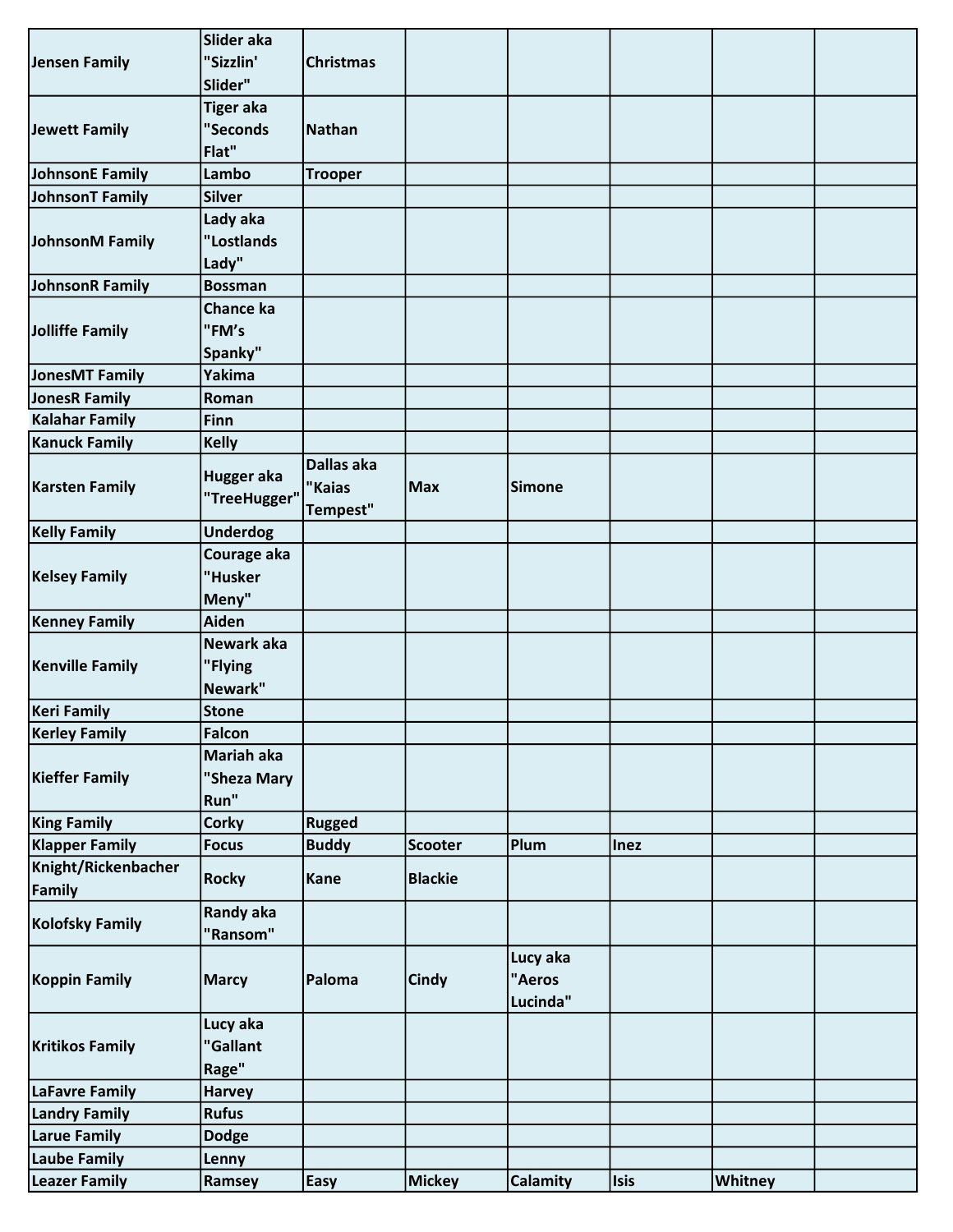| <b>LeBlond Family</b><br><b>Cosmic</b><br>Jewel"<br>Helen<br><b>LeMar Family</b><br><b>Dainty</b><br><b>Leverenz Family</b><br><b>Chicky</b><br><b>Litt Family</b><br>Judah<br>Rock aka<br>"Motown<br>Luiaconi Family<br>Rock"<br><b>Lumley Family</b><br><b>Carlota</b><br><b>MacKenzie Family</b><br><b>Brandy</b><br><b>MacWilliams Family</b><br>Chilly<br><b>Cleo</b><br><b>Maggio Family</b><br><b>Stella</b><br>Luke aka<br><b>Maitland Family</b><br>"Tigger"<br><b>Manno Family</b><br>Peter<br><b>Timmy aka</b><br><b>Manuel Family</b><br>"Double<br>Timin"<br><b>Marin Family</b><br><b>Blue Boy</b><br><b>Bubba aka</b><br>"Classy<br><b>Marks Family</b><br><b>Bubba"</b><br><b>Marquez Family</b><br>Aramis<br>Jordi aka<br>"Acrobat<br><b>Marro Family</b><br>Jordi"<br><b>Brindle</b><br><b>Shsha</b><br><b>Marshall Family</b><br>Joker aka<br>"Buck<br><b>Masner Family</b><br>Private"<br><b>Matthews Family</b><br><b>Heart</b><br><b>Brown</b><br><b>Matthews Family</b><br>Cajun<br>McDonald Family<br><b>Peaches</b><br>Stella aka<br><b>McDonald Family</b><br>"Jacks Razor"<br>Daisy aka<br>"Doubledow<br>McHugh Family<br>n Daisy"<br><b>McLaughlin Family</b><br>Glory<br><b>McMahon Family</b><br>Pepi<br>Laci<br><b>McMeniman Family</b><br>Mo<br><b>Rolley aka</b><br>"Rolex"<br><b>Merritt Family</b><br>Al<br>Gracie<br><b>Merta Family</b><br><b>Suzette</b><br><b>Metz Family</b><br><b>Jerry</b><br>Cody aka<br><b>Meyer Family</b><br>"Lyrical Soul" |                       | Jewel aka "K |  |  |  |
|-------------------------------------------------------------------------------------------------------------------------------------------------------------------------------------------------------------------------------------------------------------------------------------------------------------------------------------------------------------------------------------------------------------------------------------------------------------------------------------------------------------------------------------------------------------------------------------------------------------------------------------------------------------------------------------------------------------------------------------------------------------------------------------------------------------------------------------------------------------------------------------------------------------------------------------------------------------------------------------------------------------------------------------------------------------------------------------------------------------------------------------------------------------------------------------------------------------------------------------------------------------------------------------------------------------------------------------------------------------------------------------------------------------------------------------------------------------------------------------------|-----------------------|--------------|--|--|--|
|                                                                                                                                                                                                                                                                                                                                                                                                                                                                                                                                                                                                                                                                                                                                                                                                                                                                                                                                                                                                                                                                                                                                                                                                                                                                                                                                                                                                                                                                                           |                       |              |  |  |  |
|                                                                                                                                                                                                                                                                                                                                                                                                                                                                                                                                                                                                                                                                                                                                                                                                                                                                                                                                                                                                                                                                                                                                                                                                                                                                                                                                                                                                                                                                                           |                       |              |  |  |  |
|                                                                                                                                                                                                                                                                                                                                                                                                                                                                                                                                                                                                                                                                                                                                                                                                                                                                                                                                                                                                                                                                                                                                                                                                                                                                                                                                                                                                                                                                                           |                       |              |  |  |  |
|                                                                                                                                                                                                                                                                                                                                                                                                                                                                                                                                                                                                                                                                                                                                                                                                                                                                                                                                                                                                                                                                                                                                                                                                                                                                                                                                                                                                                                                                                           |                       |              |  |  |  |
|                                                                                                                                                                                                                                                                                                                                                                                                                                                                                                                                                                                                                                                                                                                                                                                                                                                                                                                                                                                                                                                                                                                                                                                                                                                                                                                                                                                                                                                                                           |                       |              |  |  |  |
|                                                                                                                                                                                                                                                                                                                                                                                                                                                                                                                                                                                                                                                                                                                                                                                                                                                                                                                                                                                                                                                                                                                                                                                                                                                                                                                                                                                                                                                                                           |                       |              |  |  |  |
|                                                                                                                                                                                                                                                                                                                                                                                                                                                                                                                                                                                                                                                                                                                                                                                                                                                                                                                                                                                                                                                                                                                                                                                                                                                                                                                                                                                                                                                                                           |                       |              |  |  |  |
|                                                                                                                                                                                                                                                                                                                                                                                                                                                                                                                                                                                                                                                                                                                                                                                                                                                                                                                                                                                                                                                                                                                                                                                                                                                                                                                                                                                                                                                                                           |                       |              |  |  |  |
|                                                                                                                                                                                                                                                                                                                                                                                                                                                                                                                                                                                                                                                                                                                                                                                                                                                                                                                                                                                                                                                                                                                                                                                                                                                                                                                                                                                                                                                                                           |                       |              |  |  |  |
|                                                                                                                                                                                                                                                                                                                                                                                                                                                                                                                                                                                                                                                                                                                                                                                                                                                                                                                                                                                                                                                                                                                                                                                                                                                                                                                                                                                                                                                                                           |                       |              |  |  |  |
|                                                                                                                                                                                                                                                                                                                                                                                                                                                                                                                                                                                                                                                                                                                                                                                                                                                                                                                                                                                                                                                                                                                                                                                                                                                                                                                                                                                                                                                                                           |                       |              |  |  |  |
|                                                                                                                                                                                                                                                                                                                                                                                                                                                                                                                                                                                                                                                                                                                                                                                                                                                                                                                                                                                                                                                                                                                                                                                                                                                                                                                                                                                                                                                                                           |                       |              |  |  |  |
|                                                                                                                                                                                                                                                                                                                                                                                                                                                                                                                                                                                                                                                                                                                                                                                                                                                                                                                                                                                                                                                                                                                                                                                                                                                                                                                                                                                                                                                                                           |                       |              |  |  |  |
|                                                                                                                                                                                                                                                                                                                                                                                                                                                                                                                                                                                                                                                                                                                                                                                                                                                                                                                                                                                                                                                                                                                                                                                                                                                                                                                                                                                                                                                                                           |                       |              |  |  |  |
|                                                                                                                                                                                                                                                                                                                                                                                                                                                                                                                                                                                                                                                                                                                                                                                                                                                                                                                                                                                                                                                                                                                                                                                                                                                                                                                                                                                                                                                                                           |                       |              |  |  |  |
|                                                                                                                                                                                                                                                                                                                                                                                                                                                                                                                                                                                                                                                                                                                                                                                                                                                                                                                                                                                                                                                                                                                                                                                                                                                                                                                                                                                                                                                                                           |                       |              |  |  |  |
|                                                                                                                                                                                                                                                                                                                                                                                                                                                                                                                                                                                                                                                                                                                                                                                                                                                                                                                                                                                                                                                                                                                                                                                                                                                                                                                                                                                                                                                                                           |                       |              |  |  |  |
|                                                                                                                                                                                                                                                                                                                                                                                                                                                                                                                                                                                                                                                                                                                                                                                                                                                                                                                                                                                                                                                                                                                                                                                                                                                                                                                                                                                                                                                                                           |                       |              |  |  |  |
|                                                                                                                                                                                                                                                                                                                                                                                                                                                                                                                                                                                                                                                                                                                                                                                                                                                                                                                                                                                                                                                                                                                                                                                                                                                                                                                                                                                                                                                                                           |                       |              |  |  |  |
|                                                                                                                                                                                                                                                                                                                                                                                                                                                                                                                                                                                                                                                                                                                                                                                                                                                                                                                                                                                                                                                                                                                                                                                                                                                                                                                                                                                                                                                                                           |                       |              |  |  |  |
|                                                                                                                                                                                                                                                                                                                                                                                                                                                                                                                                                                                                                                                                                                                                                                                                                                                                                                                                                                                                                                                                                                                                                                                                                                                                                                                                                                                                                                                                                           |                       |              |  |  |  |
|                                                                                                                                                                                                                                                                                                                                                                                                                                                                                                                                                                                                                                                                                                                                                                                                                                                                                                                                                                                                                                                                                                                                                                                                                                                                                                                                                                                                                                                                                           |                       |              |  |  |  |
|                                                                                                                                                                                                                                                                                                                                                                                                                                                                                                                                                                                                                                                                                                                                                                                                                                                                                                                                                                                                                                                                                                                                                                                                                                                                                                                                                                                                                                                                                           |                       |              |  |  |  |
|                                                                                                                                                                                                                                                                                                                                                                                                                                                                                                                                                                                                                                                                                                                                                                                                                                                                                                                                                                                                                                                                                                                                                                                                                                                                                                                                                                                                                                                                                           |                       |              |  |  |  |
|                                                                                                                                                                                                                                                                                                                                                                                                                                                                                                                                                                                                                                                                                                                                                                                                                                                                                                                                                                                                                                                                                                                                                                                                                                                                                                                                                                                                                                                                                           |                       |              |  |  |  |
|                                                                                                                                                                                                                                                                                                                                                                                                                                                                                                                                                                                                                                                                                                                                                                                                                                                                                                                                                                                                                                                                                                                                                                                                                                                                                                                                                                                                                                                                                           |                       |              |  |  |  |
|                                                                                                                                                                                                                                                                                                                                                                                                                                                                                                                                                                                                                                                                                                                                                                                                                                                                                                                                                                                                                                                                                                                                                                                                                                                                                                                                                                                                                                                                                           |                       |              |  |  |  |
|                                                                                                                                                                                                                                                                                                                                                                                                                                                                                                                                                                                                                                                                                                                                                                                                                                                                                                                                                                                                                                                                                                                                                                                                                                                                                                                                                                                                                                                                                           |                       |              |  |  |  |
|                                                                                                                                                                                                                                                                                                                                                                                                                                                                                                                                                                                                                                                                                                                                                                                                                                                                                                                                                                                                                                                                                                                                                                                                                                                                                                                                                                                                                                                                                           |                       |              |  |  |  |
|                                                                                                                                                                                                                                                                                                                                                                                                                                                                                                                                                                                                                                                                                                                                                                                                                                                                                                                                                                                                                                                                                                                                                                                                                                                                                                                                                                                                                                                                                           |                       |              |  |  |  |
|                                                                                                                                                                                                                                                                                                                                                                                                                                                                                                                                                                                                                                                                                                                                                                                                                                                                                                                                                                                                                                                                                                                                                                                                                                                                                                                                                                                                                                                                                           |                       |              |  |  |  |
|                                                                                                                                                                                                                                                                                                                                                                                                                                                                                                                                                                                                                                                                                                                                                                                                                                                                                                                                                                                                                                                                                                                                                                                                                                                                                                                                                                                                                                                                                           |                       |              |  |  |  |
|                                                                                                                                                                                                                                                                                                                                                                                                                                                                                                                                                                                                                                                                                                                                                                                                                                                                                                                                                                                                                                                                                                                                                                                                                                                                                                                                                                                                                                                                                           |                       |              |  |  |  |
|                                                                                                                                                                                                                                                                                                                                                                                                                                                                                                                                                                                                                                                                                                                                                                                                                                                                                                                                                                                                                                                                                                                                                                                                                                                                                                                                                                                                                                                                                           |                       |              |  |  |  |
|                                                                                                                                                                                                                                                                                                                                                                                                                                                                                                                                                                                                                                                                                                                                                                                                                                                                                                                                                                                                                                                                                                                                                                                                                                                                                                                                                                                                                                                                                           |                       |              |  |  |  |
|                                                                                                                                                                                                                                                                                                                                                                                                                                                                                                                                                                                                                                                                                                                                                                                                                                                                                                                                                                                                                                                                                                                                                                                                                                                                                                                                                                                                                                                                                           |                       |              |  |  |  |
|                                                                                                                                                                                                                                                                                                                                                                                                                                                                                                                                                                                                                                                                                                                                                                                                                                                                                                                                                                                                                                                                                                                                                                                                                                                                                                                                                                                                                                                                                           |                       |              |  |  |  |
|                                                                                                                                                                                                                                                                                                                                                                                                                                                                                                                                                                                                                                                                                                                                                                                                                                                                                                                                                                                                                                                                                                                                                                                                                                                                                                                                                                                                                                                                                           |                       |              |  |  |  |
|                                                                                                                                                                                                                                                                                                                                                                                                                                                                                                                                                                                                                                                                                                                                                                                                                                                                                                                                                                                                                                                                                                                                                                                                                                                                                                                                                                                                                                                                                           |                       |              |  |  |  |
|                                                                                                                                                                                                                                                                                                                                                                                                                                                                                                                                                                                                                                                                                                                                                                                                                                                                                                                                                                                                                                                                                                                                                                                                                                                                                                                                                                                                                                                                                           |                       |              |  |  |  |
|                                                                                                                                                                                                                                                                                                                                                                                                                                                                                                                                                                                                                                                                                                                                                                                                                                                                                                                                                                                                                                                                                                                                                                                                                                                                                                                                                                                                                                                                                           |                       |              |  |  |  |
|                                                                                                                                                                                                                                                                                                                                                                                                                                                                                                                                                                                                                                                                                                                                                                                                                                                                                                                                                                                                                                                                                                                                                                                                                                                                                                                                                                                                                                                                                           |                       |              |  |  |  |
|                                                                                                                                                                                                                                                                                                                                                                                                                                                                                                                                                                                                                                                                                                                                                                                                                                                                                                                                                                                                                                                                                                                                                                                                                                                                                                                                                                                                                                                                                           |                       |              |  |  |  |
|                                                                                                                                                                                                                                                                                                                                                                                                                                                                                                                                                                                                                                                                                                                                                                                                                                                                                                                                                                                                                                                                                                                                                                                                                                                                                                                                                                                                                                                                                           | <b>McNeile Family</b> |              |  |  |  |
|                                                                                                                                                                                                                                                                                                                                                                                                                                                                                                                                                                                                                                                                                                                                                                                                                                                                                                                                                                                                                                                                                                                                                                                                                                                                                                                                                                                                                                                                                           |                       |              |  |  |  |
|                                                                                                                                                                                                                                                                                                                                                                                                                                                                                                                                                                                                                                                                                                                                                                                                                                                                                                                                                                                                                                                                                                                                                                                                                                                                                                                                                                                                                                                                                           |                       |              |  |  |  |
|                                                                                                                                                                                                                                                                                                                                                                                                                                                                                                                                                                                                                                                                                                                                                                                                                                                                                                                                                                                                                                                                                                                                                                                                                                                                                                                                                                                                                                                                                           |                       |              |  |  |  |
|                                                                                                                                                                                                                                                                                                                                                                                                                                                                                                                                                                                                                                                                                                                                                                                                                                                                                                                                                                                                                                                                                                                                                                                                                                                                                                                                                                                                                                                                                           |                       |              |  |  |  |
|                                                                                                                                                                                                                                                                                                                                                                                                                                                                                                                                                                                                                                                                                                                                                                                                                                                                                                                                                                                                                                                                                                                                                                                                                                                                                                                                                                                                                                                                                           |                       |              |  |  |  |
|                                                                                                                                                                                                                                                                                                                                                                                                                                                                                                                                                                                                                                                                                                                                                                                                                                                                                                                                                                                                                                                                                                                                                                                                                                                                                                                                                                                                                                                                                           |                       |              |  |  |  |
|                                                                                                                                                                                                                                                                                                                                                                                                                                                                                                                                                                                                                                                                                                                                                                                                                                                                                                                                                                                                                                                                                                                                                                                                                                                                                                                                                                                                                                                                                           | <b>Mickens Family</b> | Jasper       |  |  |  |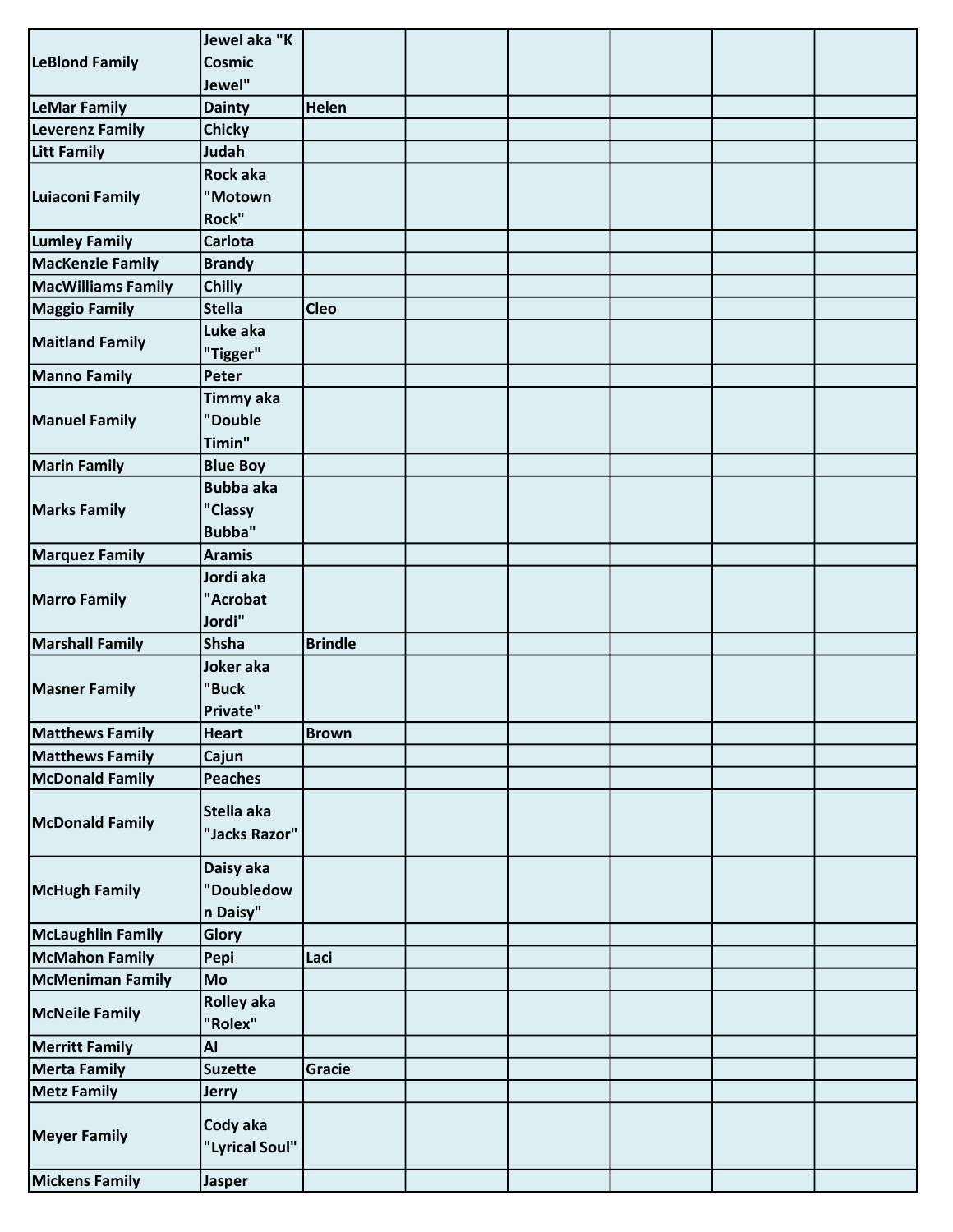|                              | Visa aka            |                     |               |                 |                |                |              |
|------------------------------|---------------------|---------------------|---------------|-----------------|----------------|----------------|--------------|
| Millspaugh Family            | "Whytell Visa       |                     |               |                 |                |                |              |
|                              | Man"                |                     |               |                 |                |                |              |
| <b>Milne Family</b>          | Geico               |                     |               |                 |                |                |              |
| <b>Monk Family</b>           | Phenom              |                     |               |                 |                |                |              |
| <b>Montante Family</b>       | <b>Diamond</b>      |                     |               |                 |                |                |              |
| <b>Mooney Family</b>         | Leo                 |                     |               |                 |                |                |              |
|                              |                     | <b>Flourish aka</b> |               |                 |                |                |              |
| <b>Moore Family</b>          | Leif                | "Frisco             | <b>Prince</b> | <b>Bailey</b>   |                |                |              |
|                              |                     | Flourish"           |               |                 |                |                |              |
| <b>Morales Family</b>        | Chad                |                     |               |                 |                |                |              |
| <b>Morrissey Family</b>      | <b>Bart</b>         | <b>Duchess</b>      |               |                 |                |                |              |
| <b>Morse Family</b>          | <b>Skyler</b>       |                     |               |                 |                |                |              |
|                              | Okie aka            |                     |               | Carol aka       |                |                |              |
|                              |                     |                     |               |                 |                |                |              |
| <b>Motzny Family</b>         | "Fuzzy's            | <b>Sweet Pea</b>    | <b>RooRoo</b> | "Kaias          |                |                |              |
|                              | Oklahoma"           |                     |               | <b>Tarheel"</b> |                |                |              |
| <b>Muhrlin Family</b>        | <b>Big Tom</b>      |                     |               |                 |                |                |              |
| <b>Muoio Family</b>          | Ezzy aka "Mr        |                     |               |                 |                |                |              |
|                              | <b>Ezra Clem"</b>   |                     |               |                 |                |                |              |
| <b>Naake Family</b>          | <b>Dover</b>        |                     |               |                 |                |                |              |
| <b>Nalle Family</b>          | <b>Marcus</b>       |                     |               |                 |                |                |              |
| <b>Nelson Family</b>         | Lucky               |                     |               |                 |                |                |              |
| <b>NesslerRN Family</b>      | <b>Charlie Girl</b> | <b>Dave</b>         | <b>Meg</b>    | <b>Nellie</b>   | <b>Diamond</b> |                |              |
| Newman Family                | <b>Jack</b>         |                     |               |                 |                |                |              |
| Nielson Family               | <b>Clint</b>        |                     |               |                 |                |                |              |
| <b>Novak Family</b>          | <b>Kodiak</b>       | <b>Betsy</b>        | <b>Brody</b>  | <b>Darcy</b>    |                |                |              |
| <b>Ortano Family</b>         | <b>Eric</b>         |                     |               |                 |                |                |              |
| <b>Parker Family</b>         | Gracie              |                     |               |                 |                |                |              |
| <b>Pellatier Family</b>      | <b>Ryder</b>        |                     |               |                 |                |                |              |
|                              | Dash aka            |                     |               |                 |                |                |              |
| <b>Perdue Family</b>         | "Whipman"           |                     |               |                 |                |                |              |
| <b>Perkins Family</b>        | <b>Hubble</b>       |                     |               |                 |                |                |              |
| <b>Perry/Mitchell Family</b> | Jolie               |                     |               |                 |                |                |              |
|                              | Sunny aka           |                     |               |                 |                |                |              |
| <b>PerryM Family</b>         | "Whytell            |                     |               |                 |                |                |              |
|                              | Sundown"            |                     |               |                 |                |                |              |
| <b>Peterson Family</b>       | <b>Millie</b>       |                     |               |                 |                |                |              |
| <b>Pettit Family</b>         | Erin                |                     |               |                 |                |                |              |
| <b>Pollak Family</b>         | <b>Emmett</b>       | <b>Dylan</b>        | <b>Sugar</b>  | Alan            | Cosmo          | <b>Thunder</b> | <b>Chevy</b> |
| <b>Prideaux Family</b>       |                     |                     |               |                 |                |                |              |
|                              | <b>Barney</b>       |                     |               |                 |                |                |              |
| <b>Pugh Family</b>           | Moose aka           |                     |               |                 |                |                |              |
|                              | "Ralphy"            |                     |               |                 |                |                |              |
| <b>Quigley Family</b>        | <b>Mufasa</b>       |                     |               |                 |                |                |              |
| QuinnJ Family                | Lady                |                     |               |                 |                |                |              |
| <b>QuinnRA Family</b>        | <b>Dell</b>         | <b>Snoopy</b>       |               |                 |                |                |              |
|                              | <b>Rolland</b>      |                     |               |                 |                |                |              |
| <b>Rafferty Family</b>       | "Smooth             | <b>Shades</b>       | <b>Suzie</b>  |                 |                |                |              |
|                              | Roller"             |                     |               |                 |                |                |              |
|                              | <b>Argos</b>        |                     |               |                 |                |                |              |
| <b>Ray Family</b>            | "Johnny             |                     |               |                 |                |                |              |
|                              | Freedom"            |                     |               |                 |                |                |              |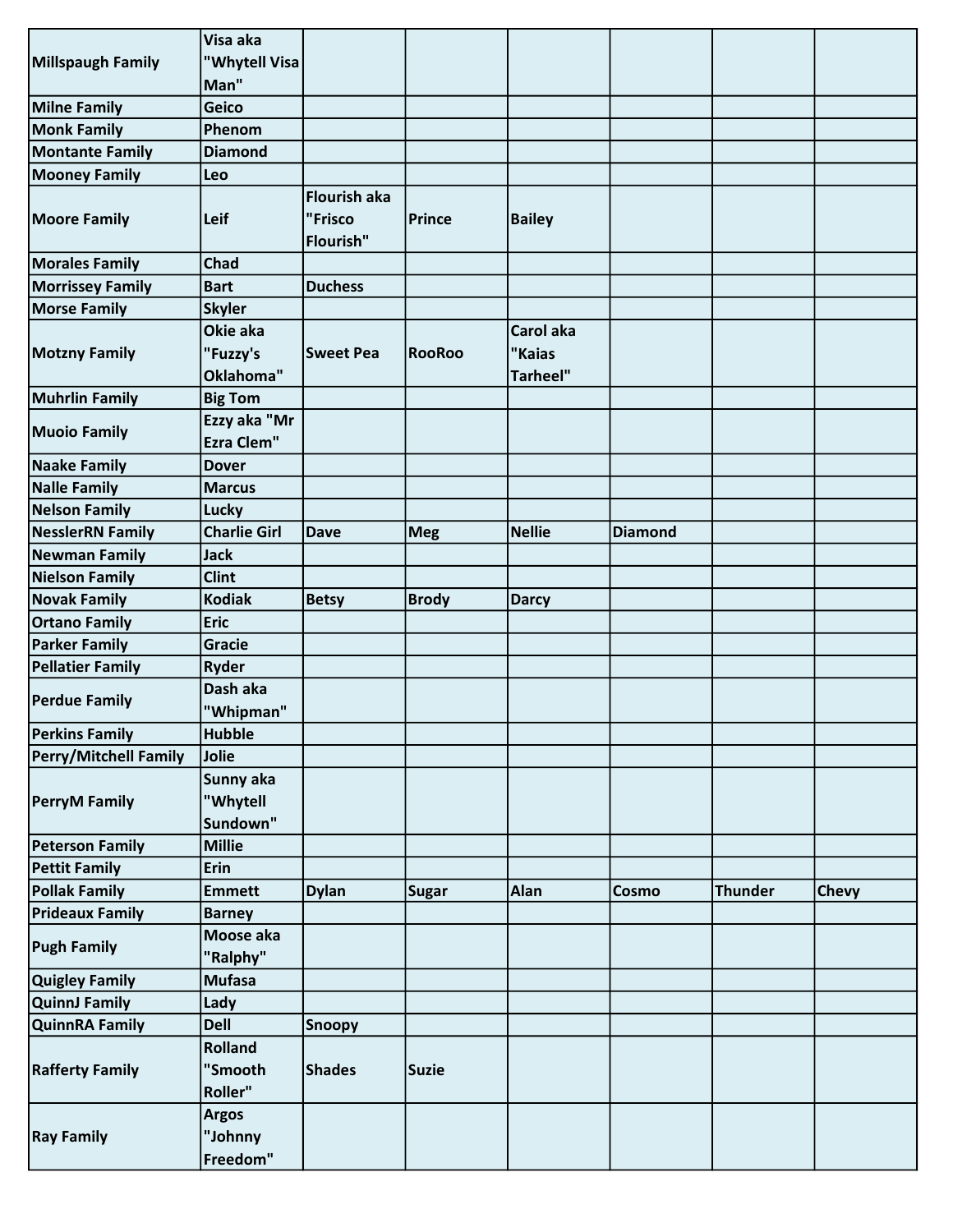|                              | Eva aka            |                |                  |             |  |  |
|------------------------------|--------------------|----------------|------------------|-------------|--|--|
| <b>Reaves Family</b>         | "Maryville         |                |                  |             |  |  |
|                              | Eva"               |                |                  |             |  |  |
| <b>Reynolds Family</b>       | Costa              |                |                  |             |  |  |
| <b>Richey Family</b>         | Lindsey            |                |                  |             |  |  |
| <b>Riess Family</b>          |                    |                |                  |             |  |  |
|                              | Lucy               |                |                  |             |  |  |
| <b>Ritchey Family</b>        | <b>Dinky</b>       |                |                  |             |  |  |
| <b>Roddick Family</b>        | <b>Flash</b>       |                |                  |             |  |  |
| <b>Roemer Family</b>         | Sid aka "Flyn      |                |                  |             |  |  |
|                              | Secretariat"       |                |                  |             |  |  |
| <b>Rokosz Family</b>         | <b>Desmond</b>     |                |                  |             |  |  |
| <b>Rosario Family</b>        | <b>Matterhorn</b>  |                |                  |             |  |  |
|                              | May aka            | Rain aka       | <b>Billy aka</b> |             |  |  |
| <b>Ruck Family</b>           | "Seco              | "Lo's          | "Flyin           |             |  |  |
|                              | Mayflower"         | Lorraina"      | Victorina"       |             |  |  |
| <b>Rush / Negrete Family</b> | Lance              |                |                  |             |  |  |
| <b>Rudell Family</b>         | <b>Shuey</b>       |                |                  |             |  |  |
| Salvato Family               | <b>TeeCee</b>      | <b>Diamond</b> | <b>Cy</b>        |             |  |  |
| Samuels Family               | <b>Dillon</b>      | Tunie          |                  |             |  |  |
| <b>Sanderson Family</b>      | <b>Just Jagger</b> |                |                  |             |  |  |
|                              | Oliver aka         | Cairo aka      |                  |             |  |  |
|                              | "Pico's            | "Cairo's       | Onyx aka         |             |  |  |
| Sanford Family               |                    |                | "Starz Onyx"     | <b>Hunk</b> |  |  |
|                              | Oliver"            | Legend"        |                  |             |  |  |
| <b>Schaberg Family</b>       | <b>Lazarus</b>     |                |                  |             |  |  |
| <b>Scheinert Family</b>      | <b>Shekel aka</b>  |                |                  |             |  |  |
|                              | "Gunpowder         |                |                  |             |  |  |
|                              | H.                 |                |                  |             |  |  |
| <b>Schoenmer Family</b>      | Capone             |                |                  |             |  |  |
|                              |                    | <b>Dream</b>   |                  |             |  |  |
| <b>Schultz Family</b>        | <b>Mindy Lou</b>   | <b>Action</b>  | <b>Baby</b>      |             |  |  |
|                              | <b>Tanner</b> aka  | Sarge aka "RS  |                  |             |  |  |
| <b>Scott Family</b>          | "Wms Red N         | Bush           |                  |             |  |  |
|                              | Runnin"            | Wacker"        |                  |             |  |  |
| <b>Segal Family</b>          | <b>Tinman</b>      |                |                  |             |  |  |
| <b>Seward Family</b>         | <b>Skippy</b>      | <b>Candy</b>   |                  |             |  |  |
|                              | <b>Rusty "aka</b>  |                |                  |             |  |  |
| <b>Sheridan Family</b>       | Scola"             |                |                  |             |  |  |
|                              | <b>Bubbles aka</b> |                |                  |             |  |  |
|                              | "Bow               |                |                  |             |  |  |
| <b>Shields Family</b>        | <b>Bubbles"</b>    |                |                  |             |  |  |
|                              |                    |                |                  |             |  |  |
|                              | Snip aka           |                |                  |             |  |  |
| <b>Shumaker Family</b>       | "Brass             |                |                  |             |  |  |
|                              | <b>Button Guy"</b> |                |                  |             |  |  |
|                              | Peter aka          |                |                  |             |  |  |
| <b>Simpson Family</b>        | "Peter             |                |                  |             |  |  |
|                              | Lemongello"        |                |                  |             |  |  |
| <b>Skrok Family</b>          | <b>Novak</b>       |                |                  |             |  |  |
| <b>SmithB Family</b>         | <b>Hank</b>        |                |                  |             |  |  |
| <b>SmithD Family</b>         | Rain               |                |                  |             |  |  |
| <b>SmithGL Family</b>        | <b>Zeke</b>        |                |                  |             |  |  |
| <b>SmithJ Family</b>         | Polka              |                |                  |             |  |  |
| <b>SmithOM Family</b>        | Fox                |                |                  |             |  |  |
|                              |                    |                |                  |             |  |  |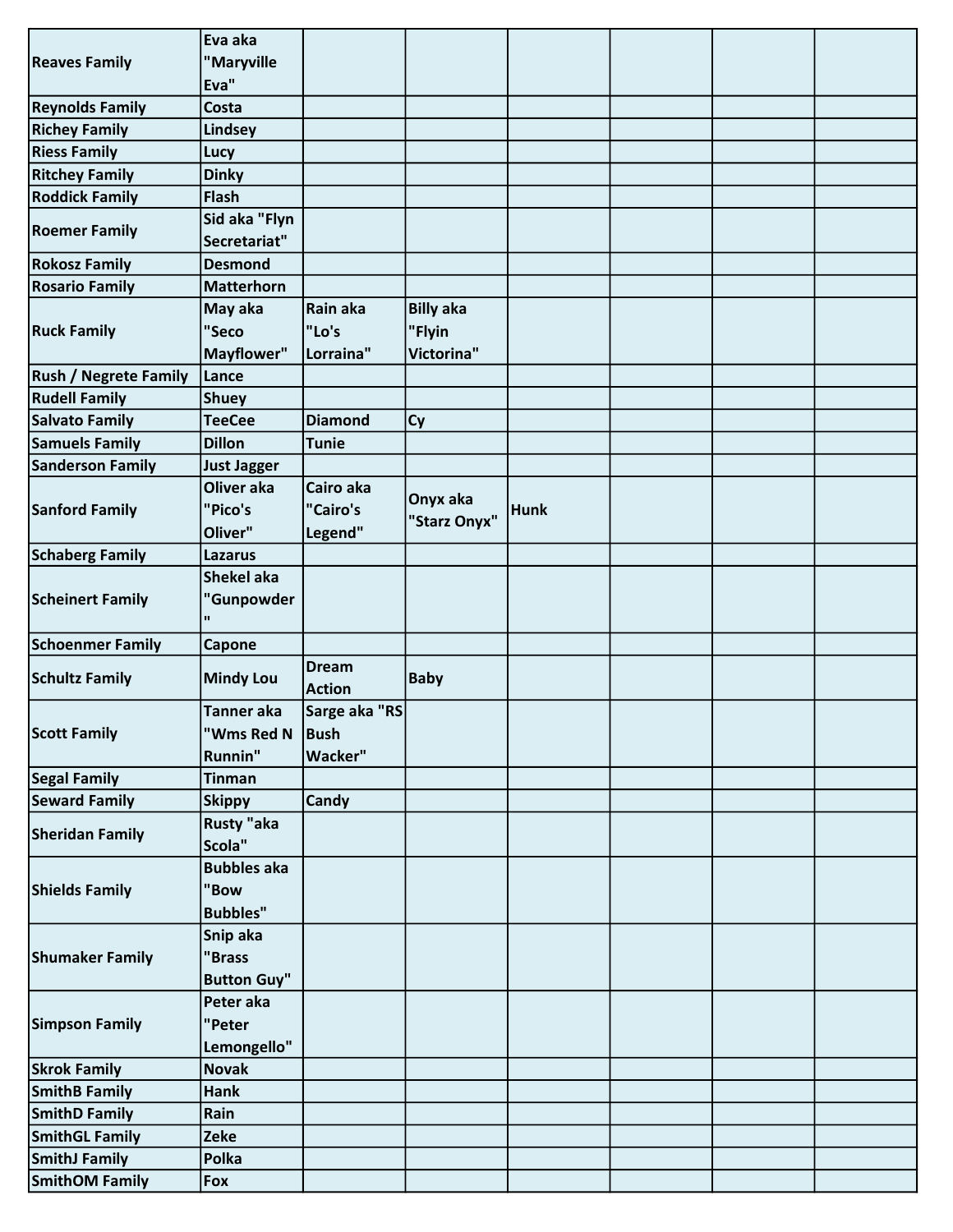| <b>Snider Family</b>       | Rover              |                  |                 |                  |                |             |             |
|----------------------------|--------------------|------------------|-----------------|------------------|----------------|-------------|-------------|
| <b>Snyder Family</b>       | <b>Frisco</b>      |                  |                 |                  |                |             |             |
|                            | <b>Bree aka</b>    |                  |                 |                  |                |             |             |
| <b>Spohn Family</b>        | "Arctic            |                  |                 |                  |                |             |             |
|                            | <b>Breeze"</b>     |                  |                 |                  |                |             |             |
| <b>Stancil Family</b>      | <b>Flip</b>        |                  |                 |                  |                |             |             |
|                            | <b>Shelly aka</b>  |                  |                 |                  |                |             |             |
| <b>Standarowski Family</b> | "Cheetah"          | <b>Apple</b>     |                 |                  |                |             |             |
| <b>Stapleton Family</b>    | X-Man              |                  |                 |                  |                |             |             |
| <b>Staton Family</b>       | <b>Jerry</b>       |                  |                 |                  |                |             |             |
|                            | Reeves aka         |                  |                 |                  |                |             |             |
| <b>Stoner Family</b>       | "Tiger"            |                  |                 |                  |                |             |             |
|                            | TK aka "TK         |                  |                 |                  |                |             |             |
| <b>Strand Family</b>       | <b>Depth</b>       | Mr Big           |                 |                  |                |             |             |
|                            | Charge"            |                  |                 |                  |                |             |             |
| <b>Stull Family</b>        | Grant              | <b>Ontario</b>   | Wendy           | Remi             |                |             |             |
| <b>Sullivan Family</b>     | Rambler            |                  |                 |                  |                |             |             |
| <b>TAnderson Family</b>    | <b>Harvey</b>      |                  |                 |                  |                |             |             |
| <b>Taylor Family</b>       | <b>Eddie</b>       |                  |                 |                  |                |             |             |
| <b>TBrown Family</b>       | <b>Sharp</b>       |                  |                 |                  |                |             |             |
| Tejeda Family              | <b>Princess</b>    |                  |                 |                  |                |             |             |
| <b>Thoman Family</b>       | <b>Trapper</b>     |                  |                 |                  |                |             |             |
| <b>Tiritilli Family</b>    | <b>Bonnie</b>      |                  |                 |                  |                |             |             |
|                            | <b>Blizzie aka</b> |                  |                 |                  |                |             |             |
| <b>Titus Family</b>        | "Husker            |                  |                 |                  |                |             |             |
|                            | <b>Blizzard"</b>   |                  |                 |                  |                |             |             |
|                            | <b>Molly aka</b>   |                  |                 |                  |                |             |             |
| <b>Tober Family</b>        | "Odd               |                  |                 |                  |                |             |             |
|                            | <b>Countess"</b>   |                  |                 |                  |                |             |             |
|                            |                    |                  |                 |                  |                |             | Pumpkin     |
| <b>Tolliver Family</b>     | <b>Crystal</b>     | Annie            | <b>Bobbin</b>   | Zache            | <b>Diamond</b> | <b>Chet</b> | (Our kennel |
|                            |                    |                  |                 |                  |                |             | cat tester) |
|                            | <b>Star</b>        | <b>Tito</b>      |                 |                  |                |             |             |
|                            | <b>Bella aka</b>   |                  |                 |                  |                |             |             |
| <b>Tomaino Family</b>      | "Sally"            |                  |                 |                  |                |             |             |
| <b>Treadway Family</b>     | Abby               | <b>Diane</b>     |                 |                  |                |             |             |
| <b>Tredup Family</b>       | Handsome           |                  |                 |                  |                |             |             |
| <b>Triplett Family</b>     | Panda              |                  |                 |                  |                |             |             |
| <b>Turner Family</b>       | <b>Matt</b>        | <b>Bernard</b>   |                 |                  |                |             |             |
| VanDoren/Magda             |                    |                  |                 |                  |                |             |             |
| Family                     | <b>Cecil</b>       | <b>Duncan</b>    |                 |                  |                |             |             |
|                            | Diablo aka         |                  |                 |                  |                |             |             |
| <b>Vansteen Family</b>     | "Flying            |                  |                 |                  |                |             |             |
|                            | Diablo"            |                  |                 |                  |                |             |             |
|                            |                    | <b>Break aka</b> |                 |                  |                |             |             |
| <b>Vault Family</b>        | Guy aka "Yo        | "Kaias           | <b>Simon</b>    | <b>Scooter</b>   | Hemi           |             |             |
|                            | Yo Guy"            | <b>Breakout"</b> |                 |                  |                |             |             |
|                            |                    | Eric aka         |                 | <b>Bambi</b> aka |                |             |             |
| <b>Veltri Family</b>       | Pirate aka         | "MN's Boca       | <b>Bull aka</b> | "Lostlands       |                |             |             |
|                            | "Pirate's Act"     | Mike"            | "Bulls Win"     | <b>Bambi</b> "   |                |             |             |
| <b>Villano Family</b>      | <b>Shady</b>       | <b>Spotty</b>    |                 |                  |                |             |             |
| <b>Vinson Family</b>       | Amy                |                  |                 |                  |                |             |             |